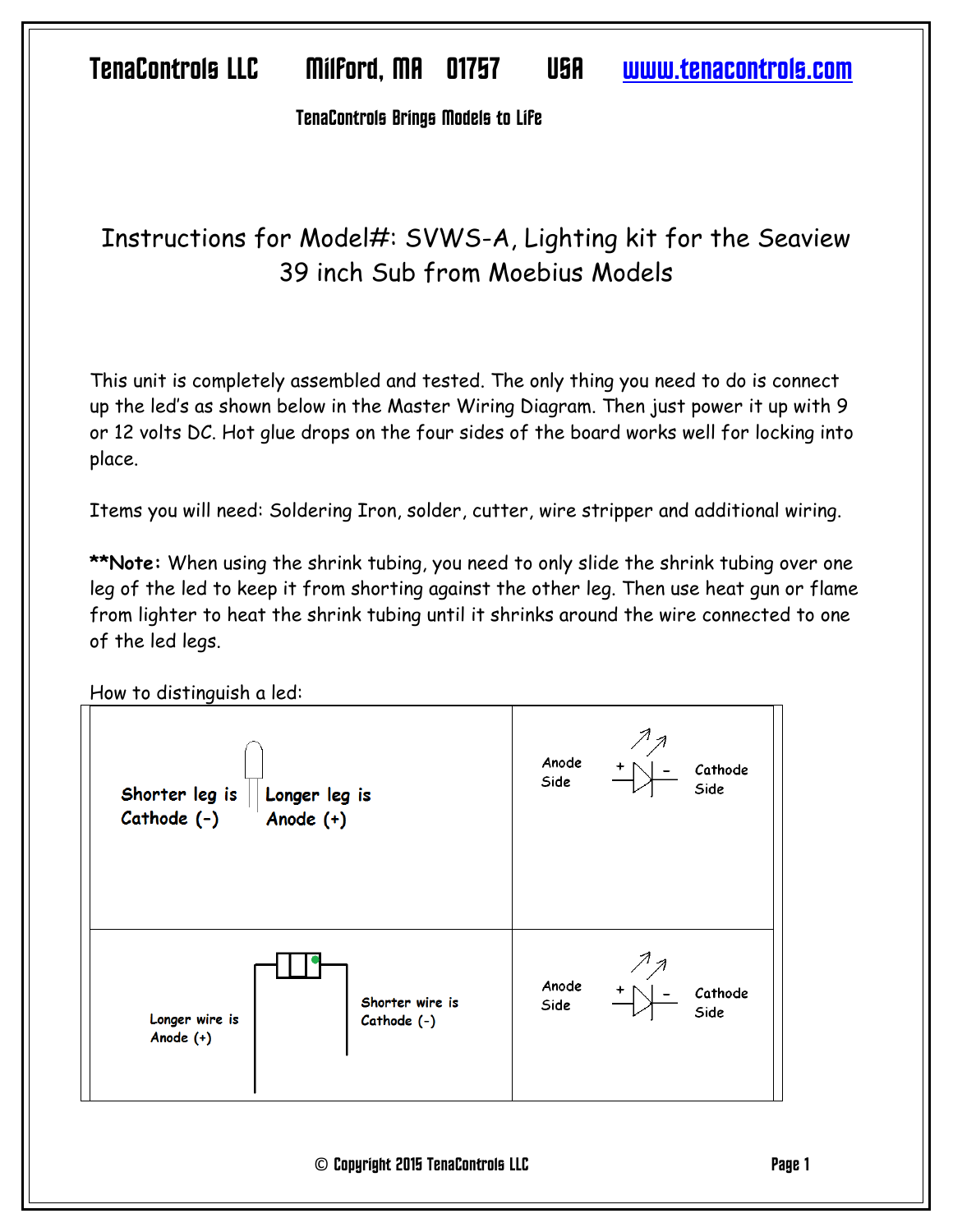

**Please request a digital copy version to see it on your screen.** 

© Copyright 2015 Ten^Controls LLC P^ge 2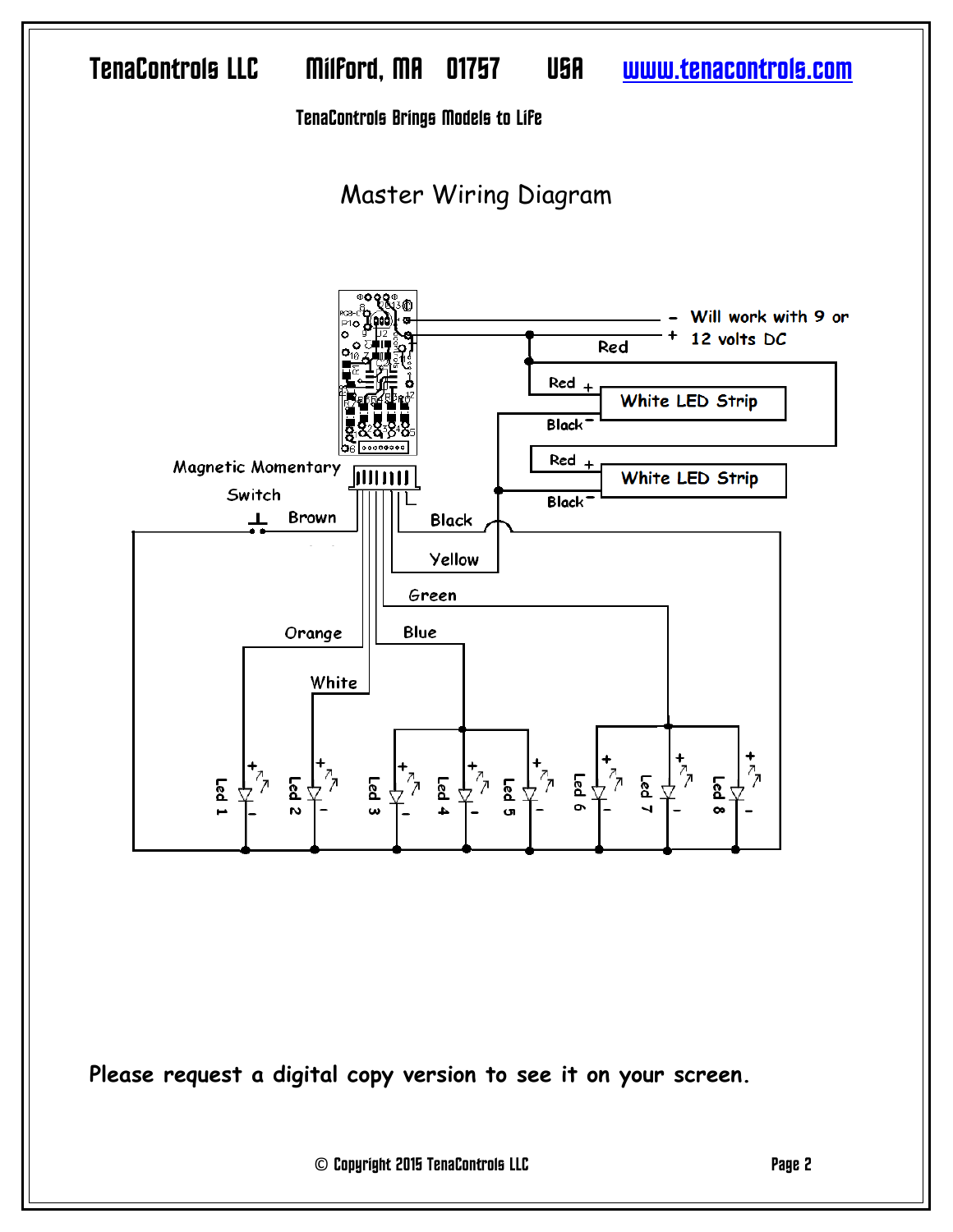Ten^Controls Brings Models to Life

#### **Right, Starboard Side Navigation Light**

1. **One Green 3mm led, LED1**. The Anode (+) of the Right Side Navigational Light led, LED1 connect to the Orange wire from the pc board. Then connect the Cathode (-) of LED1 to the Black wire from the pc board. See above diagram.

#### **Left, Port Side Navigation Light**

2. **One Red 3mm led, LED2**. The Anode (+) of the Left Side Navigational Light led, LED2 connect to the White wire from the pc board. Then connect the Cathode (-) of LED2 to the Black wire from the pc board. See above diagram.

### **Flood Lights**

3. **Three White 5mm led's, LED3-LED5**. The Three Anodes (+) of the Flood Lights led's, LED3-LED5 connect to the Blue wire from the pc board. Then connect the Cathode (-) of LED3-LED5 to the Black wire from the pc board. See above diagram.

### **Tail and Sail Fin Lights**

1. **Three White 5mm led's, LED6-LED8**. The Three Anodes (+) of the Flood Lights led's, LED6-LED8 connect to the Green wire from the pc board. Then connect the Cathode (-) of LED6-LED8 to the Black wire from the pc board. See above diagram.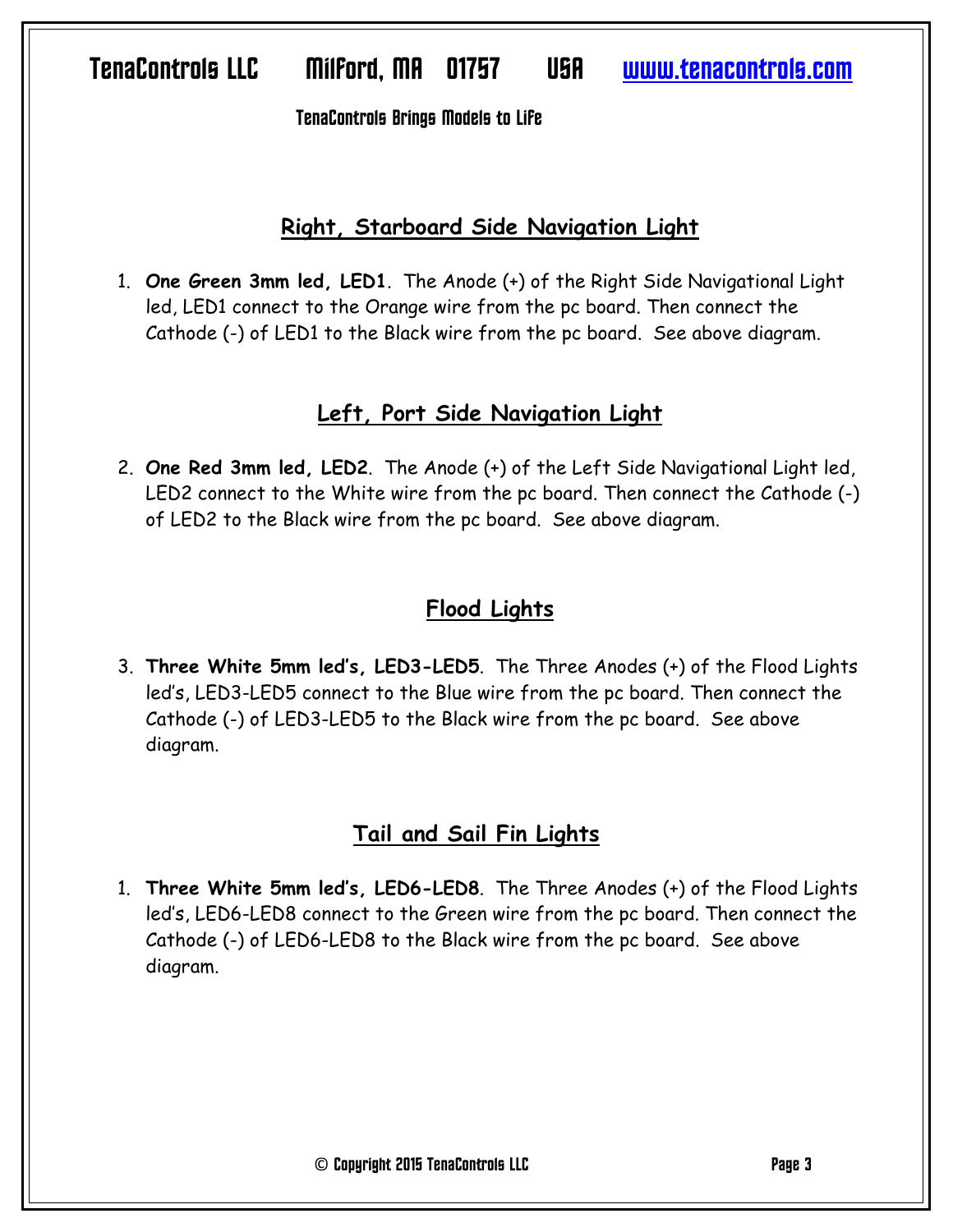#### TenaControls Brings Models to Life

#### **Cabin Strip Tape Lights**

- 4. **Two White LED Strip Tape Pieces.** The Two Red wires, Anodes (+) of the Cabin LED Strip Tape connect to the Red power wire from the pc board. Then connect the Black wires, Cathode (-) of the Cabin LED Strip Tape connect to the Yellow power wire from the pc board. See above diagram.
- 5. Once all the above wiring is done, turn on power to the board. Use the supplied magnet to turn on the all the lights on by swiping the magnet across the Magnetic Switch.
- 6. Swipe the magnet across the Magnetic Switch, the Navigation lights go off.
- 7. Swipe the magnet across the Magnetic Switch, the Tail lights and the Sail light go off.
- 8. Swipe the magnet across the Magnetic Switch, the Flood lights go off.
- 9. Swipe the magnet across the Magnetic Switch, the Cabin lights go off. At this point you are in a Demo Mode, steps 5-9 will repeat one at a time every 5 seconds.
- 10. To stop the Demo Mode and shut all the lights, swipe the magnet across the Magnetic Switch.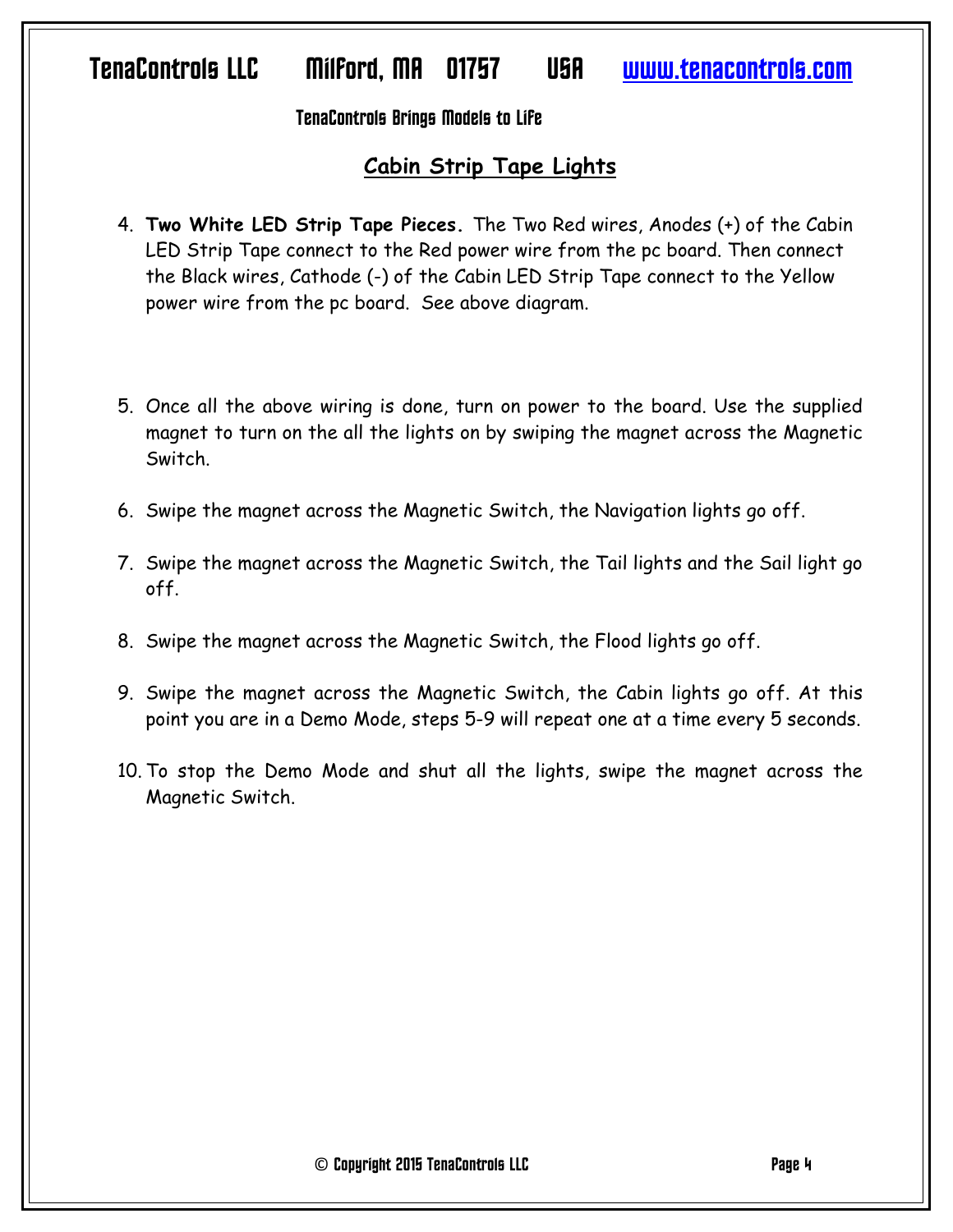